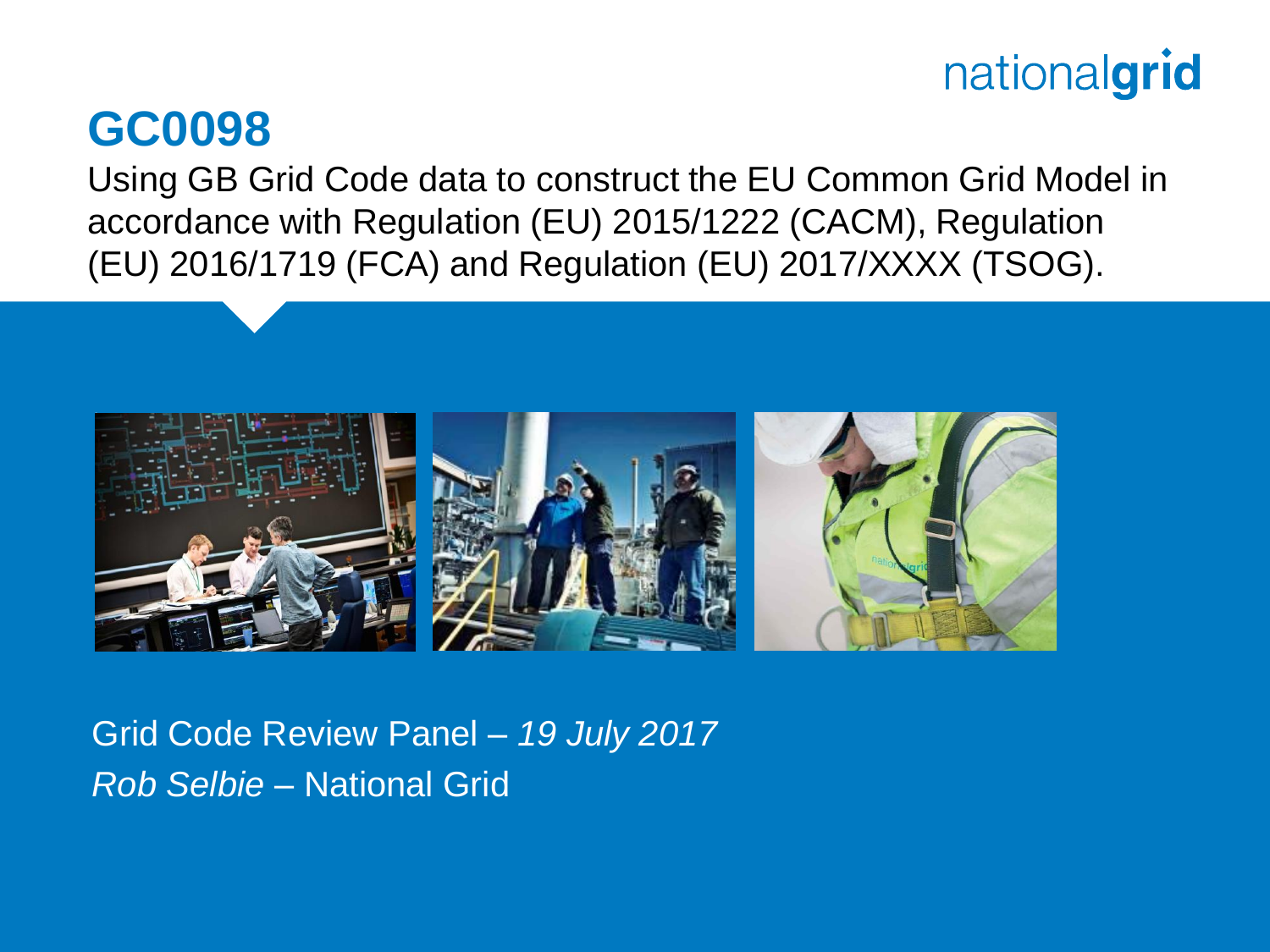## **Background**

EU legislation requires NGET to contribute data towards a pan-EU Common Grid Model.

- Regulation 2015/1222 Capacity Allocation and Congestion Management (CACM) which entered into force 14 August 2015
- Regulation 2016/1719 Forward Capacity Allocation (FCA) which entered into force 17 October 2016
- Regulation 2017/XXXX Transmission System Operation Guideline (TSOG)

The legal right for NGET to share the data with EU TSOs arises from the CACM guideline; however several stakeholders have requested a Grid Code Modification be raised so that it is transparent to all parties which data will be shared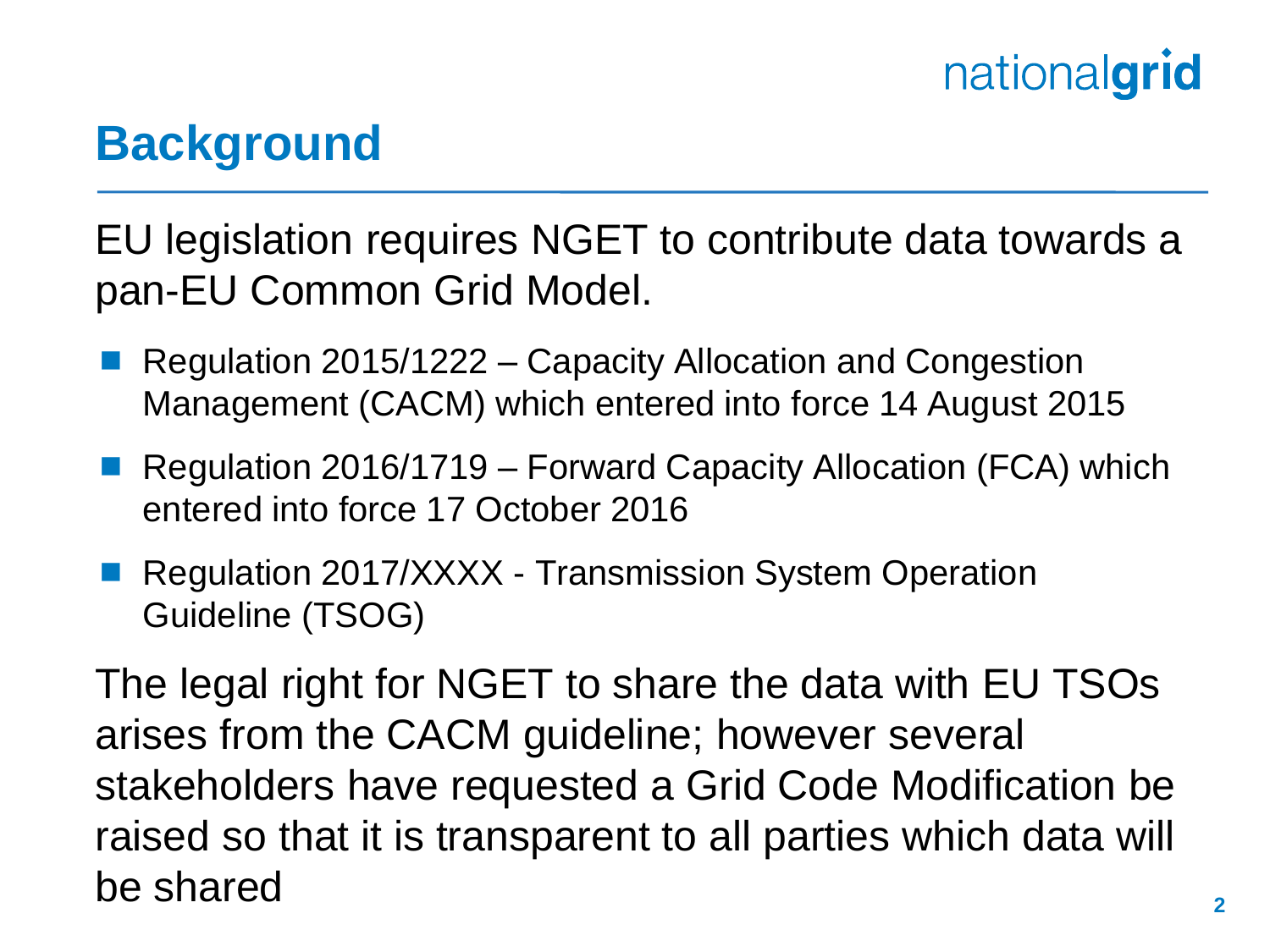### **Proposed Grid Code Modification**

 Inclusion of a reference within the Planning Code section of the Grid Code that data collected by NGET through the Grid Code, as specified in a separate annex to Planning Code shall be used to build an individual grid model, so that NGET can fulfil its obligations under CACM and FCA.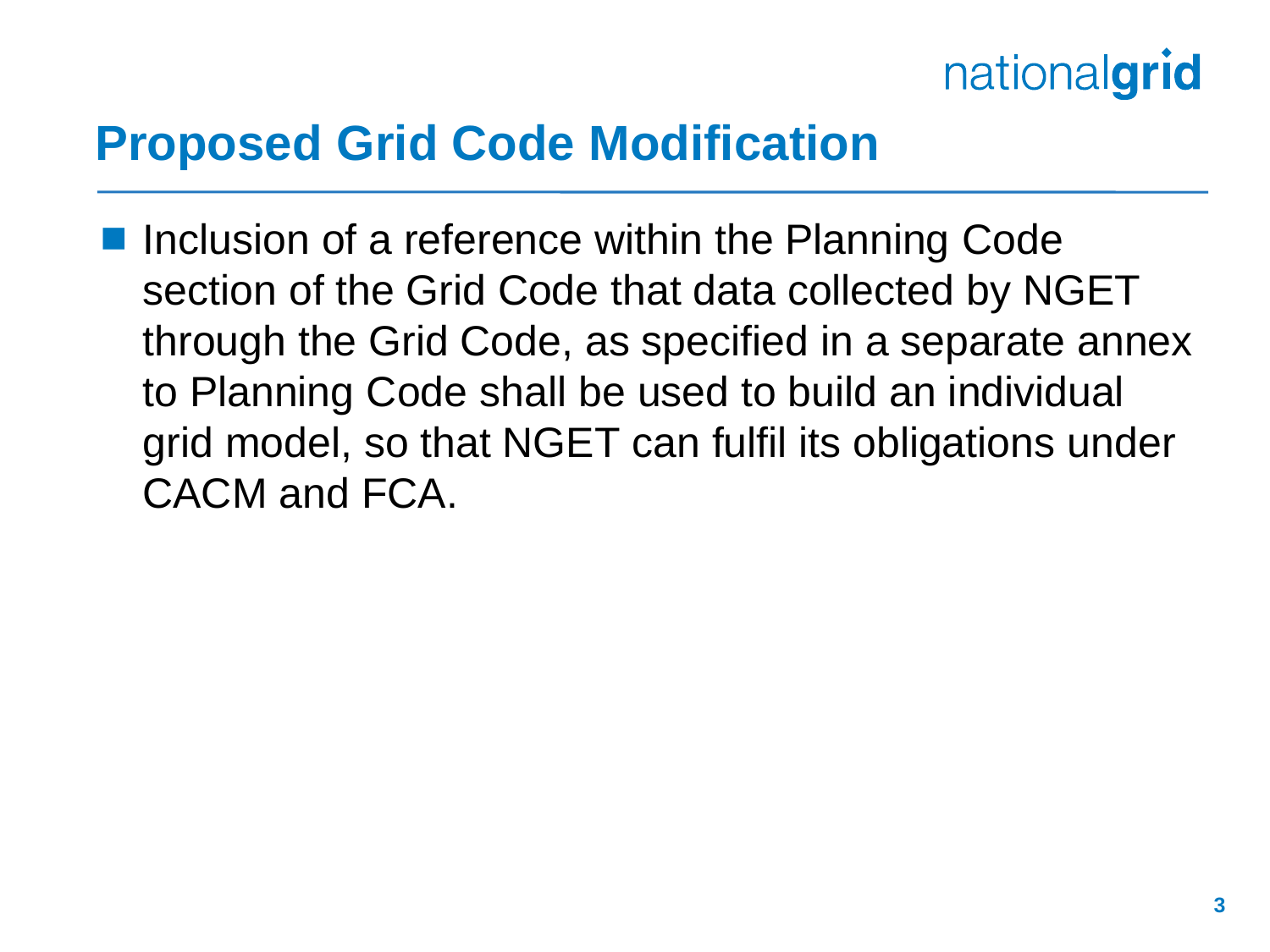## **Justification against Applicable Grid Code Objectives**

| <b>Relevant Objective</b>                                                                                                                                                                                                                                                                                                                                             | <b>Identified impact</b> |
|-----------------------------------------------------------------------------------------------------------------------------------------------------------------------------------------------------------------------------------------------------------------------------------------------------------------------------------------------------------------------|--------------------------|
| To permit the development, maintenance and operation of an<br>efficient, coordinated and economical system for the transmission of<br>electricity                                                                                                                                                                                                                     | <b>None</b>              |
| To facilitate competition in the generation and supply of electricity<br>(and without limiting the foregoing, to facilitate the national<br>electricity transmission system being made available to persons<br>authorised to supply or generate electricity on terms which neither<br>prevent nor restrict competition in the supply or generation of<br>electricity) | <b>None</b>              |
| Subject to sub-paragraphs (i) and (ii), to promote the security and<br>efficiency of the electricity generation, transmission and distribution<br>systems in the national electricity transmission system operator area<br>taken as a whole                                                                                                                           | <b>None</b>              |
| To efficiently discharge the obligations imposed upon the licensee<br>by this license and to comply with the Electricity Regulation and any<br>relevant legally binding decisions of the European Commission<br>and/or the Agency; and                                                                                                                                | <b>Positive</b>          |
| To promote efficiency in the implementation and administration of<br>the Grid Code arrangements                                                                                                                                                                                                                                                                       | <b>Neutral</b>           |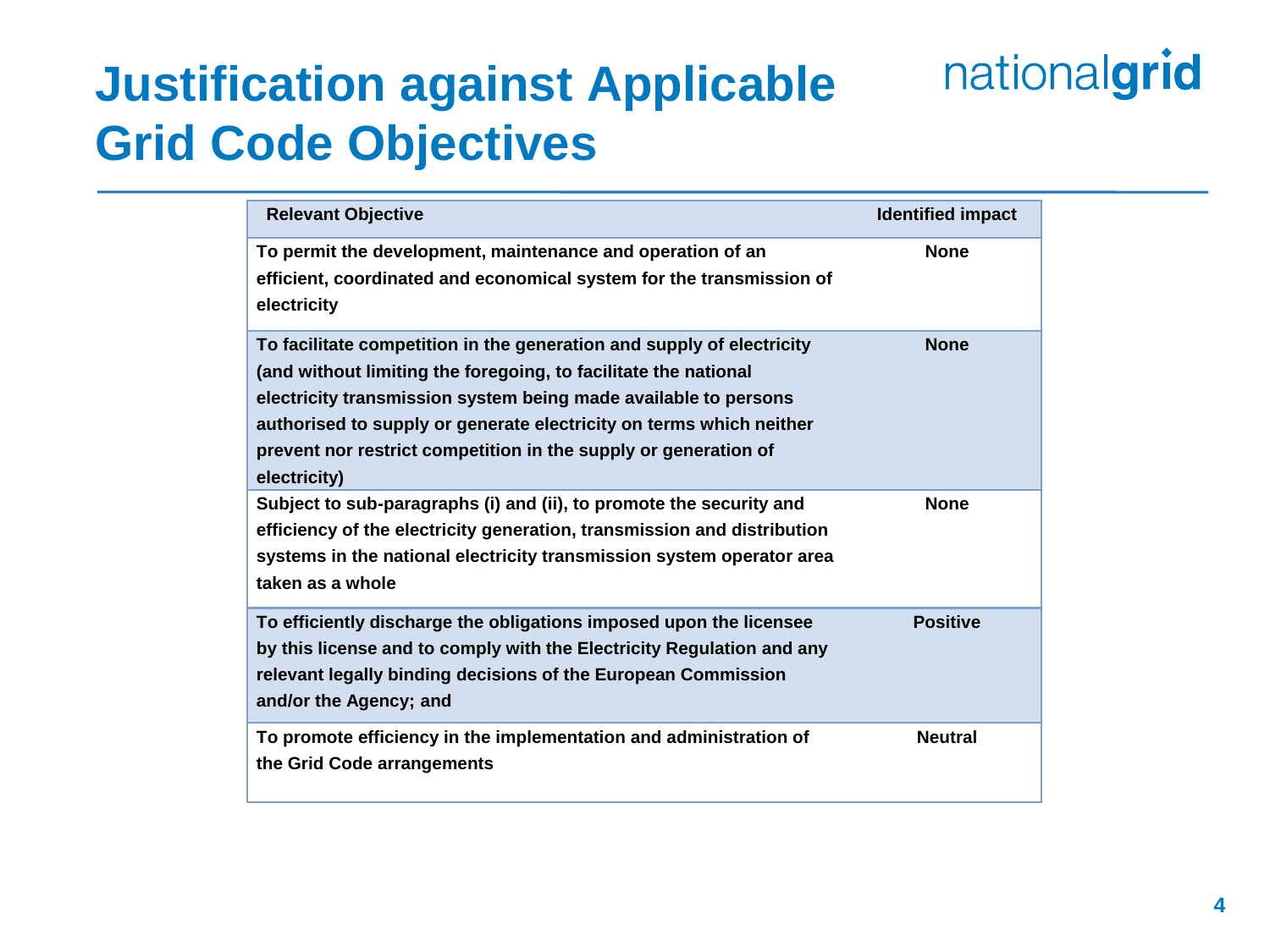## **Justification for Self Governance**

- *Self-Governance - The modification is unlikely to discriminate between different classes of Grid Code Parties and is unlikely to have a material effect on:*
- *1. Existing or future electricity customers;*
- *2. Competition in the generation, distribution, or supply of electricity or any commercial activities connected with the generation, distribution or supply of electricity,*
- *3. The operation of the National Electricity Transmission System*
- *4. Matters relating to sustainable development, safety or security of supply, or the management of market or network emergencies*
- *5. The Grid Code's governance procedures or the Grid Code's modification procedures*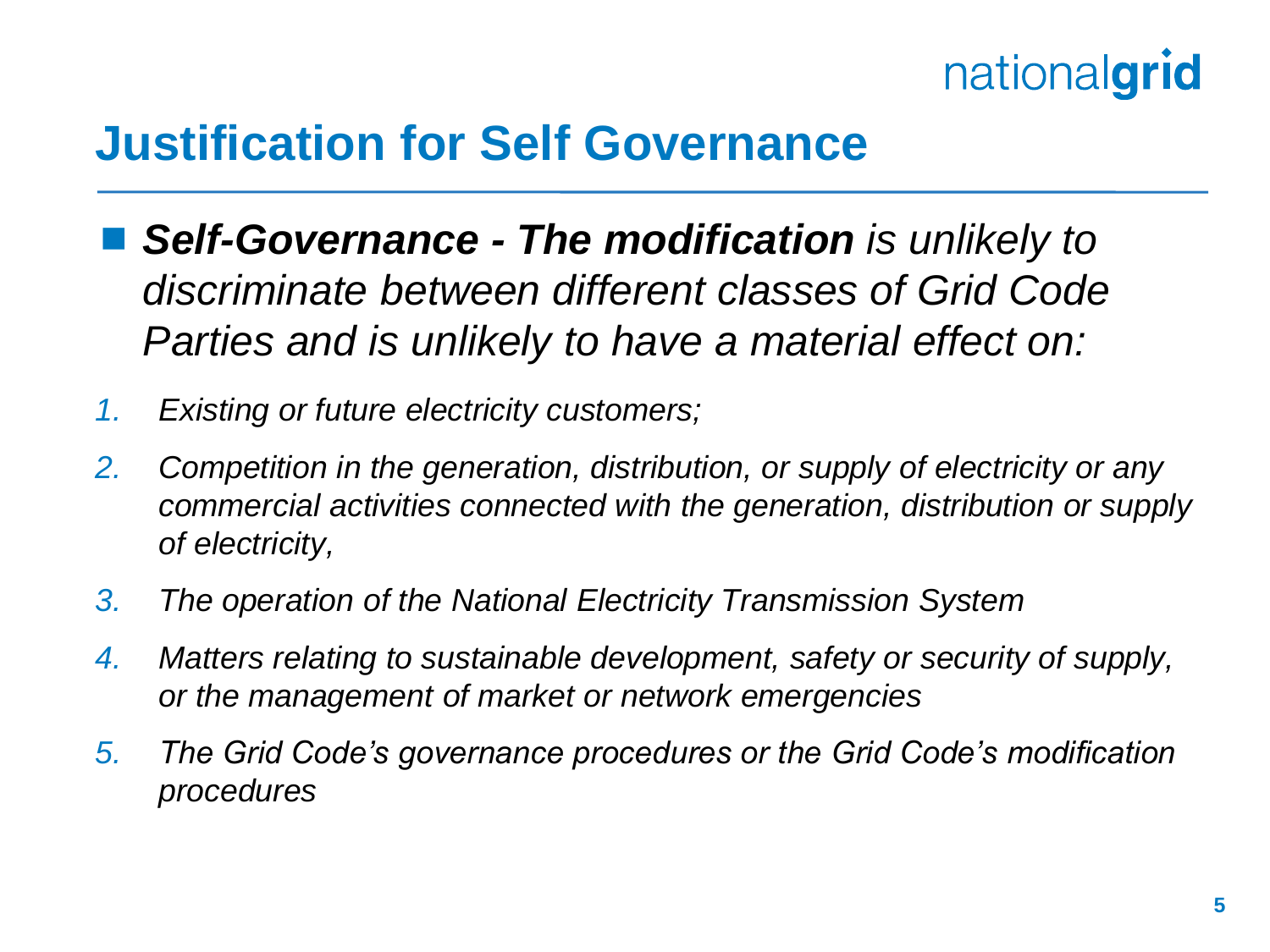## **Justification against Self Governance criteria**

#### *Justification for Self Governance*

 No impacts to other codes or processes, modification purely provides greater visibility of processes set out under EU regulations.

- Unlikely to have a material effect on any party, but rather gives greater visibility to interested parties on the data used within EU processes.
- No implementation tasks associated with this modification.

nationalgrid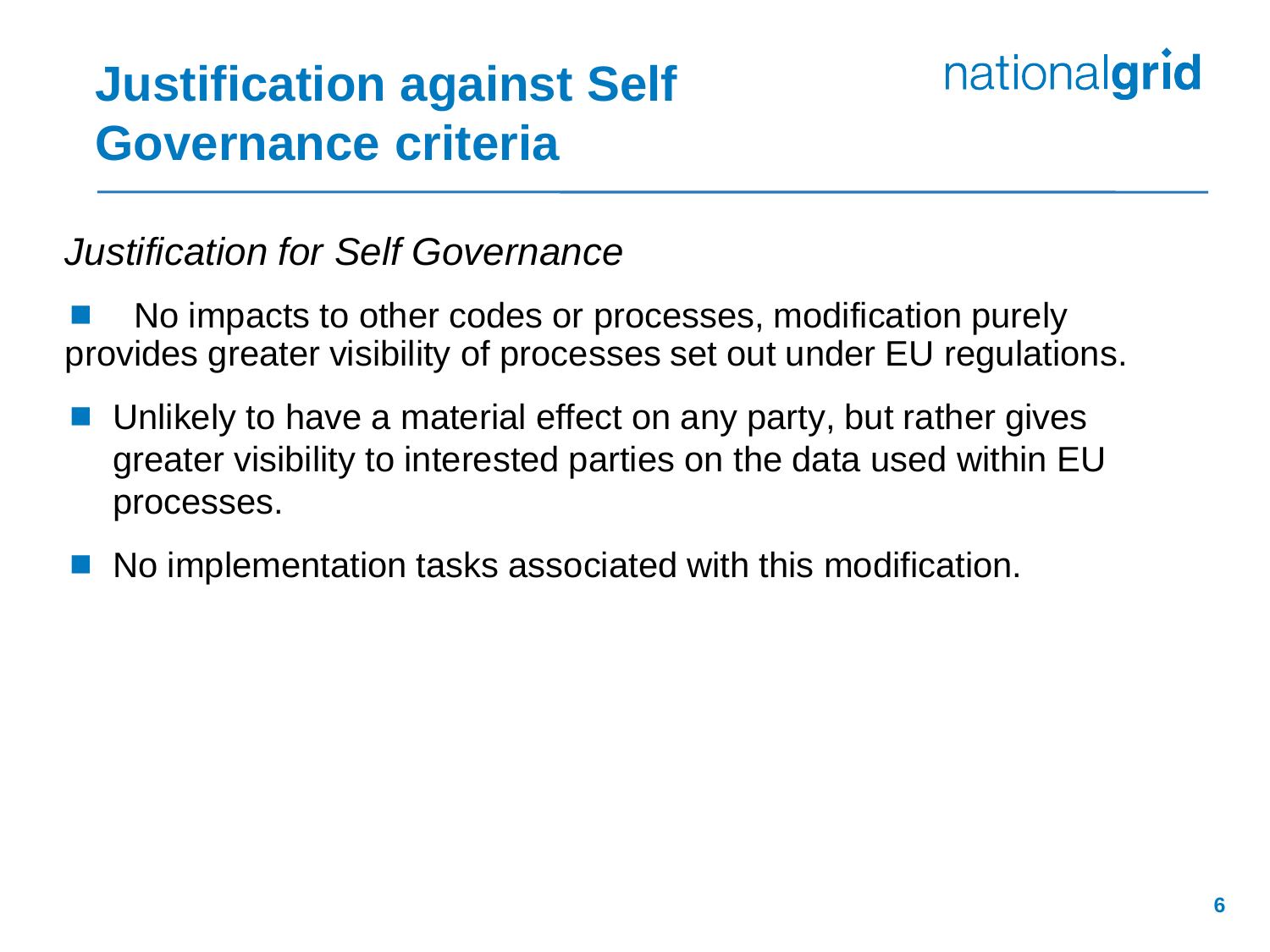

### **Code Administrator**



Chrissie Brown 19 July 2017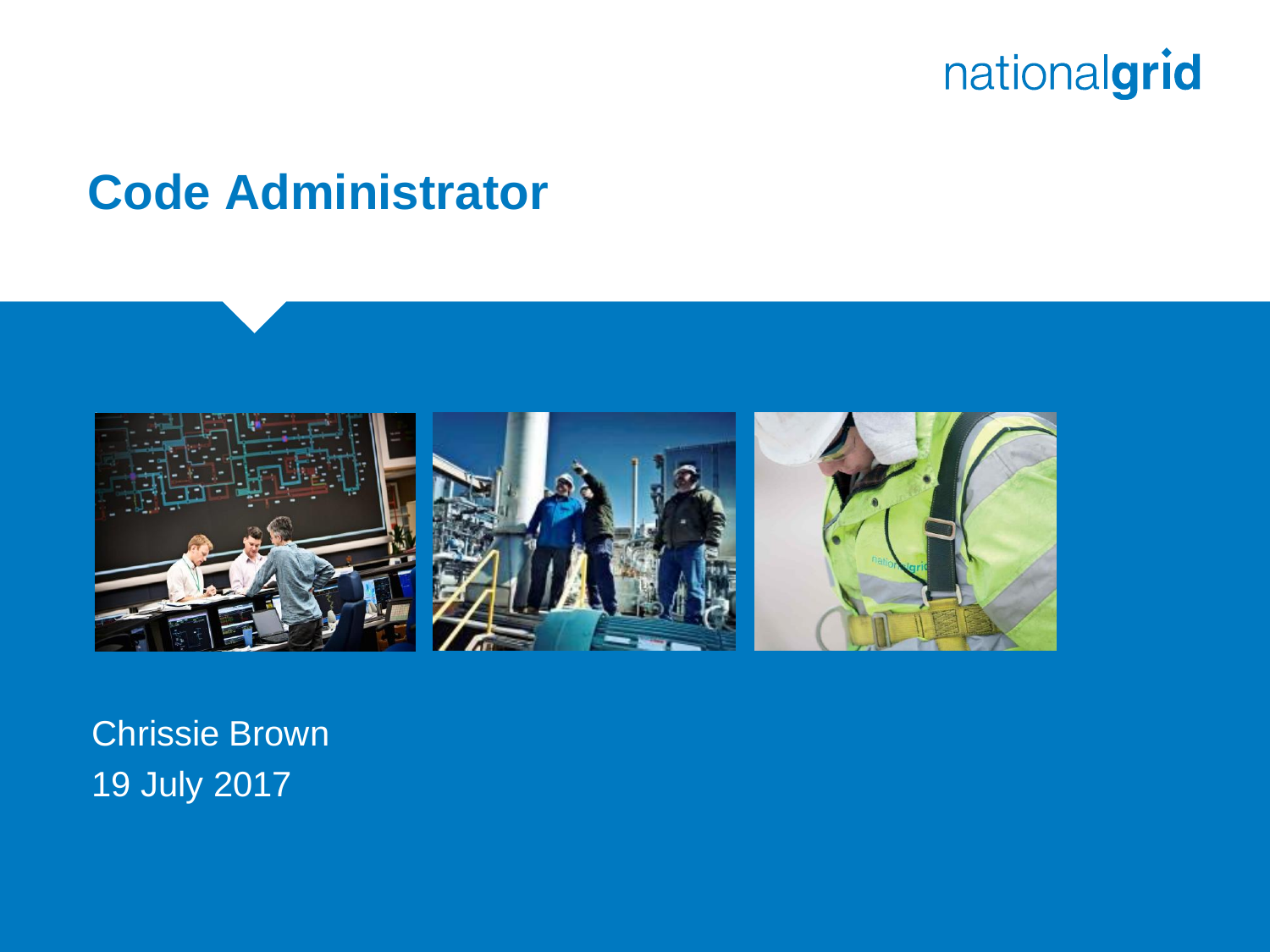## **Code Administrator Proposed Progression**

#### **Panel is asked to:**

- Agree that Self Governance procedures should apply
- Issue this modification to Industry Consultation

nationalgrid